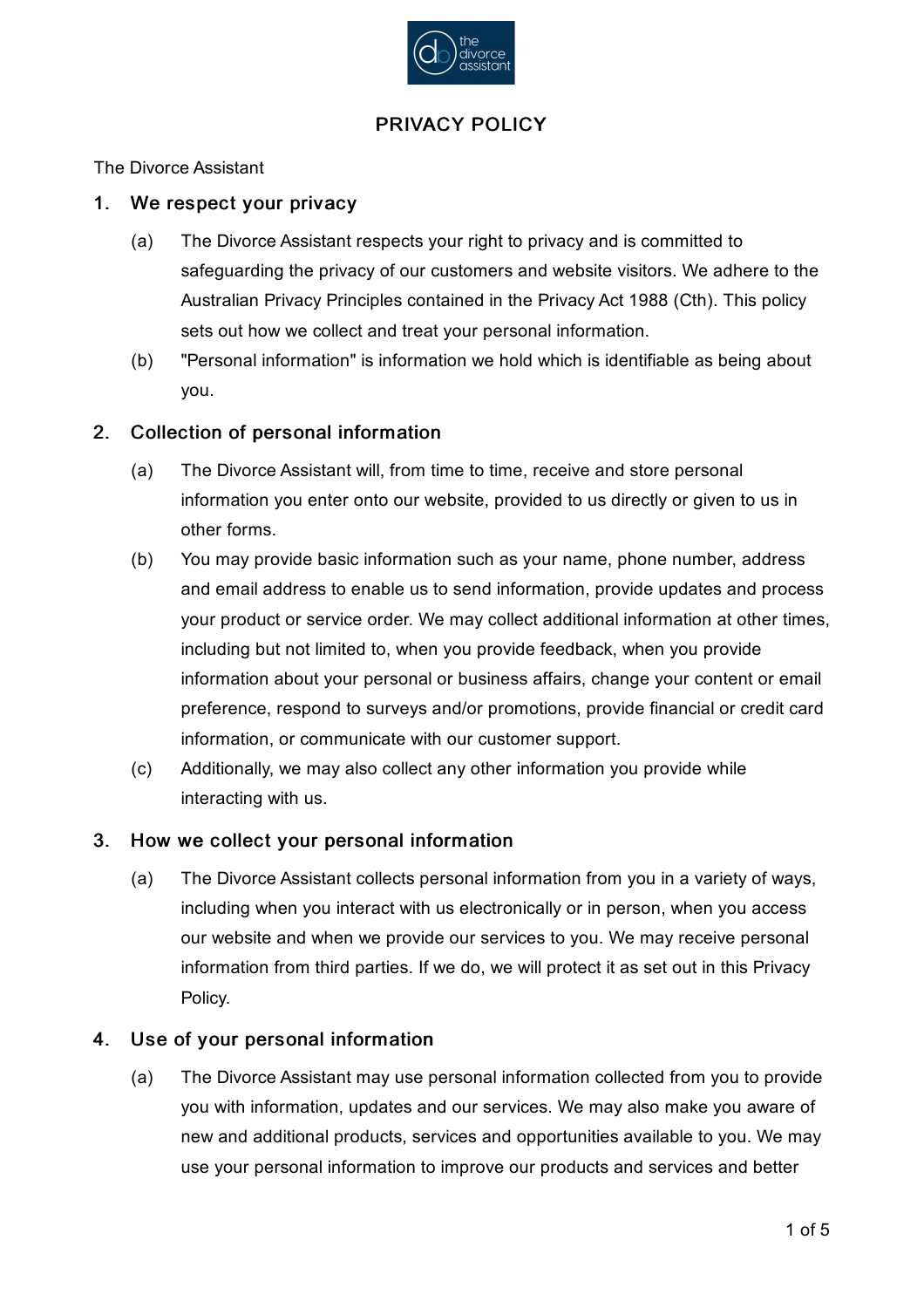

understand your needs.

(b) The Divorce Assistant may contact you by a variety of measures including, but not limited to telephone, email, sms or mail.

#### 5. Disclosure of your personal information

(a) We may disclose your personal information to any of our employees, officers, insurers, professional advisers, agents, suppliers or subcontractors insofar as reasonably necessary for the purposes set out in this Policy. Personal information is only supplied to a third party when it is required for the delivery of our services.

This may include:

- $\bullet$ When registering your Comcourts Portal Account;
- $\bullet$ When preparing documents on your behalf using the Comcourts Portal account;
- $\bullet$ When filing documents via the Comcourts Portal Account, or when filing documents with the court registry via email, fax or in person on your behalf;
- $\bullet$ When making enquiries with the court registry and/or the National Enquiry Centre on your behalf
- $\bullet$ When requesting information or seeking permissions from the court relating to your matter, on your behalf
- $\bullet$ When engaging a Process Server on your behalf
- $\bullet$ When liaising with legal practitioners or other relevant agencies on your matter
- $\bullet$ When sending or serving correspondence to the other party upon your instruction
- (b) We may from time to time need to disclose personal information to comply with a legal requirement, such as a law, regulation, court order, subpoena, warrant, in the course of a legal proceeding or in response to a law enforcement agency request.
- (c) We may also use your personal information to protect the copyright, trademarks, legal rights, property or safety of The Divorce Assistant, www.thedivorceassistant.com.au, its customers or third parties.
- (d) Information that we collect may from time to time be stored, processed in or transferred between parties located in countries outside of Australia.
- (e) If there is a change of control in our business or a sale or transfer of business assets, we reserve the right to transfer to the extent permissible at law our user databases, together with any personal information and non-personal information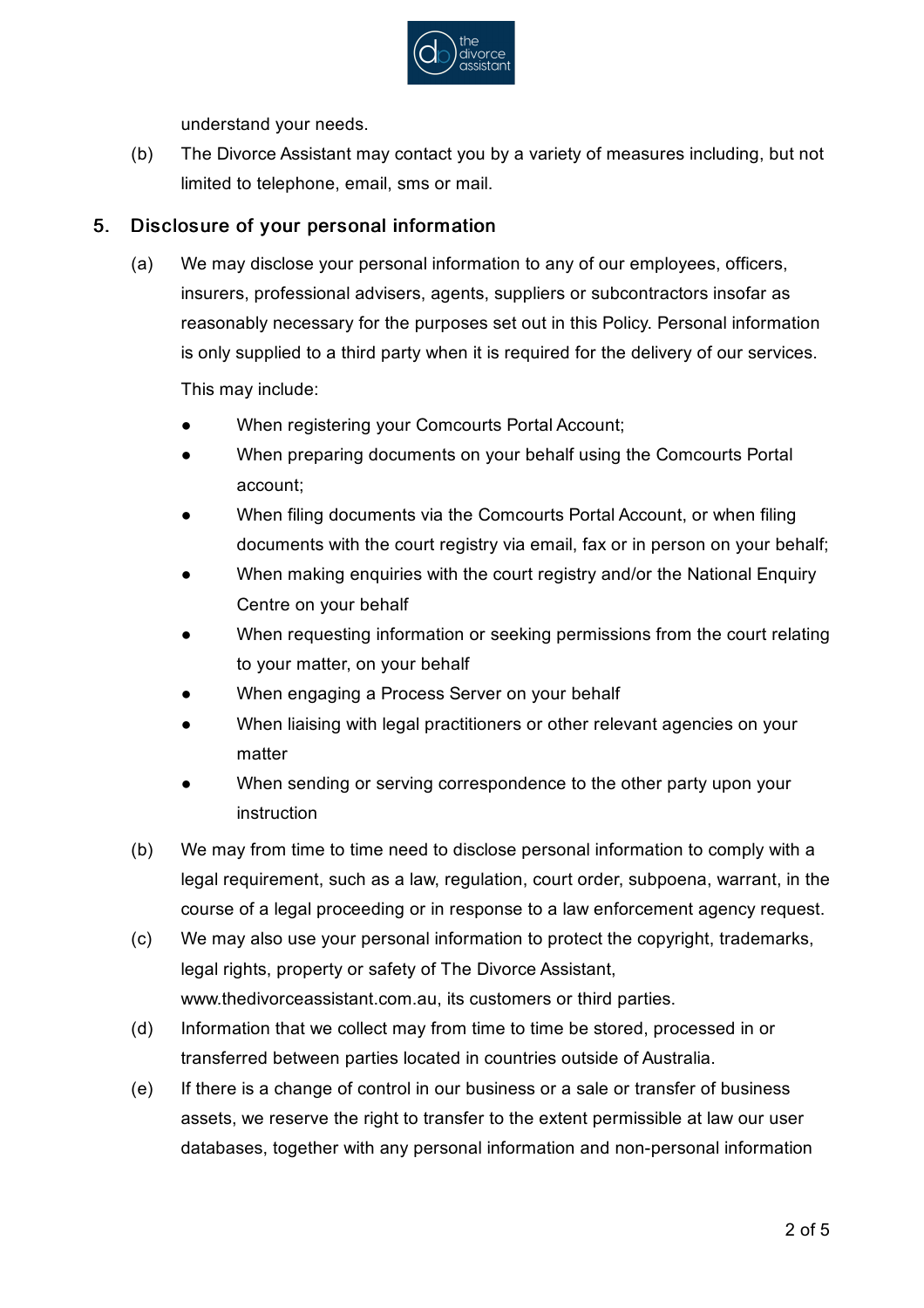

contained in those databases. This information may be disclosed to a potential purchaser under an agreement to maintain confidentiality. We would seek to only disclose information in good faith and where required by any of the above circumstances.

(f) By providing us with personal information, you consent to the terms of this Privacy Policy and the types of disclosure covered by this Policy. Where we disclose your personal information to third parties, we will request that the third party follow this Policy regarding handling your personal information.

#### 6. Security of your personal information

- (a) The Divorce Assistant is committed to ensuring that the information you provide to us is secure. In order to prevent unauthorised access or disclosure, we have put in place suitable physical, electronic and managerial procedures to safeguard and secure information and protect it from misuse, interference, loss and unauthorised access, modification and disclosure.
- (b) The transmission and exchange of information is carried out at your own risk. We cannot guarantee the security of any information that you transmit to us, or receive from us. Although we take measures to safeguard against unauthorised disclosures of information, we cannot assure you that personal information that we collect will not be disclosed in a manner that is inconsistent with this Privacy Policy.

## 7. Access to your personal information

- (a) You may request details of personal information that we hold about you in accordance with the provisions of the Privacy Act 1988 (Cth). A small administrative fee may be payable for the provision of information. If you would like a copy of the information, which we hold about you or believe that any information we hold on you is inaccurate, out of date, incomplete, irrelevant or misleading, please email us at info@thedivorceassistant.com.au.
- (b) We reserve the right to refuse to provide you with information that we hold about you, in certain circumstances set out in the Privacy Act.

#### 8. Complaints about privacy

(a) If you have any complaints about our privacy practises, please feel free to send in details of your complaints to PO Box 5146, Frrankston South, Victoria, 3199. We take complaints very seriously and will respond shortly after receiving written notice of your complaint.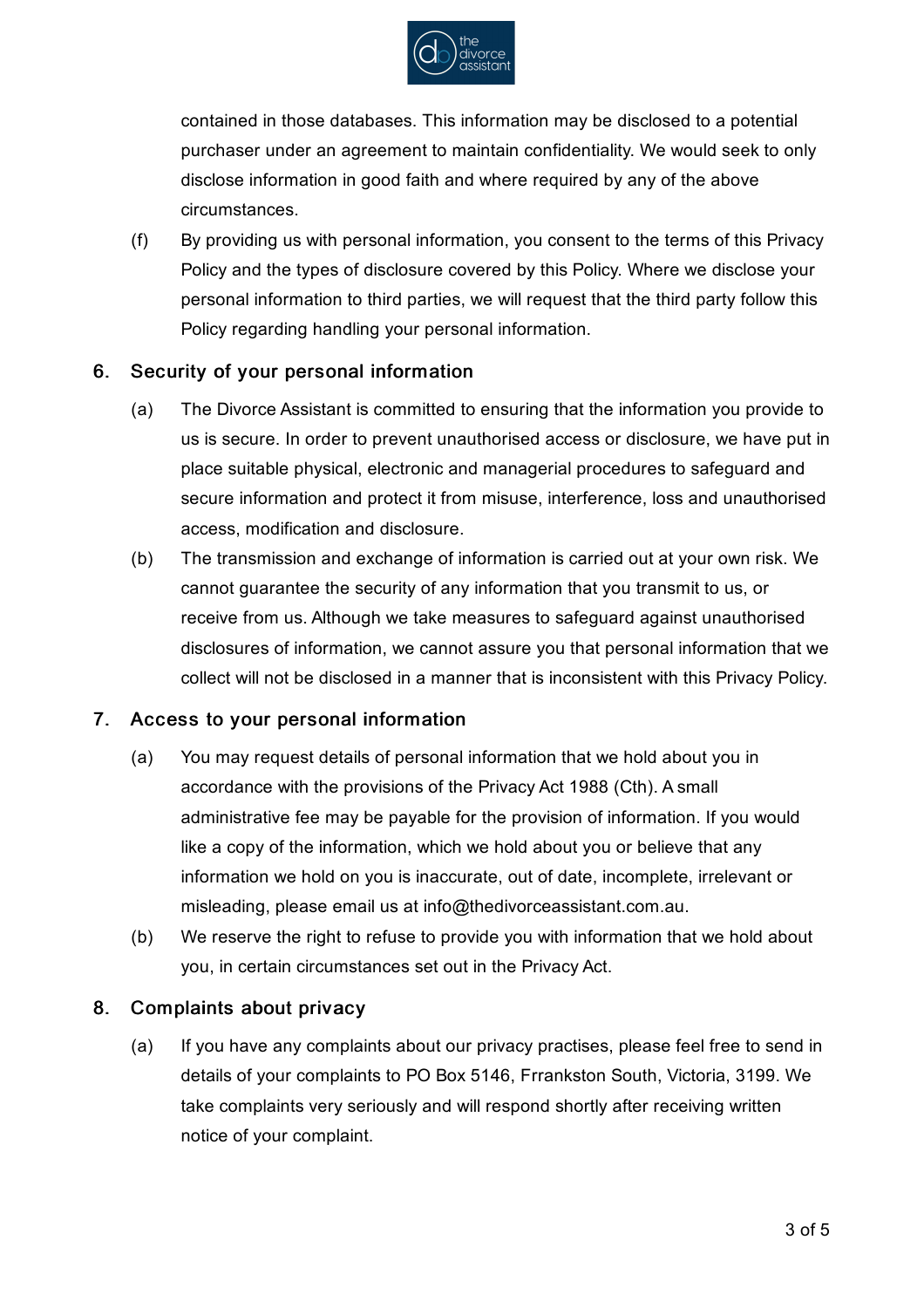

#### 9. Changes to Privacy Policy

(a) Please be aware that we may change this Privacy Policy in the future. We may modify this Policy at any time, in our sole discretion and all modifications will be effective immediately upon our posting of the modifications on our website or notice board. Please check back from time to time to review our Privacy Policy.

### 10. Website

(a) When you visit our website

> When you come to our website (www.thedivorceassistant.com.au) we may collect certain information such as browser type, operating system, website visited immediately before coming to our site, etc. This information is used in an aggregated manner to analyse how people use our site, such that we can improve our service.

(b) **Cookies** 

> We may from time to time use cookies on our website. Cookies are very small files which a website uses to identify you when you come back to the site and to store details about your use of the site. Cookies are not malicious programs that access or damage your computer. Most web browsers automatically accept cookies but you can choose to reject cookies by changing your browser settings. However, this may prevent you from taking full advantage of our website. Our website may from time to time use cookies to analyses website traffic and help us provide a better website visitor experience. In addition, cookies may be used to serve relevant ads to website visitors through third party services such as Google Adwords. These ads may appear on this website or other websites you visit.

(c) Third party sites

> Our site may from time to time have links to other websites not owned or controlled by us. These links are meant for your convenience only. Links to third party websites do not constitute sponsorship or endorsement or approval of these websites. Please be aware that The Divorce Assistant is not responsible for the privacy practises of other such websites. We encourage our users to be aware, when they leave our website, to read the privacy statements of each and every website that collects personal identifiable information.